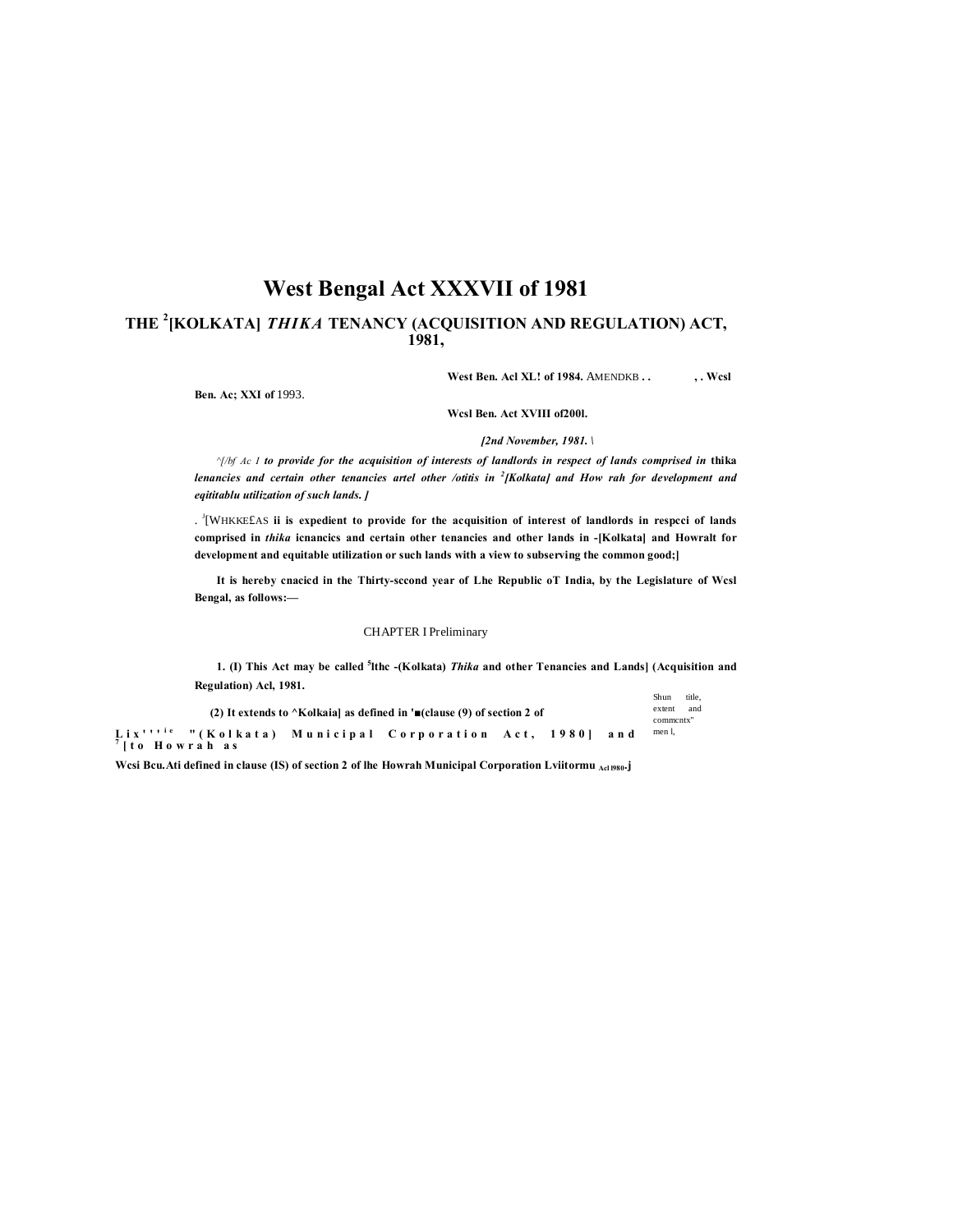## The 'IKolkata I' ['hika Tenancy (Acquisition ami Regulation)

#### $Act, /Wi.$

## [Wesl Hen. Acl

#### f Chapter I,-Prciuuiiwiy.-See lions 2, 3.)

-Provided Iliat ihe provisions of Iliis Act shall not extend lo the whole or any area included within ihe limits of Howrah, which, immediately he Tore the lOlh day of January, 19N3, being the dale of coming into Ibrce of the Howrah Municipal Corporation Acl, 1980, was not comprised in Wosi Ben. Uic municipality ol Howrah:

Atl LVIII ol' I9S0,

Provided further that (he provisions ol'this Acl shall not extend lo ihe whole or any area included within the limits of '[Kolkata], which, immediately before ihc4tluiny of January, 1984, being the date of coming into force of ihe 'fKolkata| Municipal Corporation Acl, 1980, was Wosi Ben, comprised in any municipality.

Act LIX of 19S0.

(3) II shall eome into <sup>J</sup>Torce on such dale as Ihc Stale Government may. by mMilicaliun, appoinl.

2. Ii is hereby declared thai ibis Act is for giving effecllo the policy *iifcliiraiiOTi* pol'icy oi'ihc  $\circ$ <sup>1</sup> <sup>hLn</sup>  $\wedge$ <sup>tLle</sup> towards securing the principles specified in clauses (b) and <sup>Sl; 11</sup>e.  $\left( \text{c} \right)$ of article 39 oi" the Constitulion of India.

**Definiiimis** 3. In this Acl, unless ihere is anything repugnant in ihe subject or context,-

- I) "Tiliarcitia" means any person by whom, or oil whose aecounl, rent is payable For any structure or pari thereof, owned by a ihika tenant or tenant of olher lands in his holding or by a landlord in a bitsree on his khas land:
- $f'(i A)$  "bustee"" means an area containing land with a collection of huts used or intended to be used for human habitation or for any business purpose, and includes any lank in or appurlenant to and in common use of the occupiers of such bustee, whether or not the same person is the owner or ihe landlord in respect of such tank;
	- (2) "Controller" means an officer or officers appointed under seelion  $10;$

'See fool-nole 2 on pngc 295, mile.

Tlic first proviso was willed by s. 2(b)(1) of the Cnkulln tin kit Tenancy (Acquisition anil Rejtulnlion) (Amendment) Acl, I9R<1 (We.d Ben. Acl XL! uf 1084).

'Tin: >:i:11 proviso wns added by s. 2( bill!). ibid.

The Acl enme inlo force. wilh eireel from the I Blh January. 1'J82, i uU notification No. -16-L, RuT.. .Illlc.l Ihe I4lh Jnnuiuy, ] 9SZ published in Ihe Cukultu Gazette, Extraordinary. Pan I of Ihe 15ih January, 1982, page 37.

'Clnuse (1) was subsliluted for onfinil CIJUM: hy v 5(1) of the Cakulta Vinihi Tenancy (Acquisition and Regulation) (Amendment) Act.  $I J^{[1]}3$  (Wett Ben. Act XX) of 1993)

'Clause (1 A) was inserted hy .s. 5(2). thitl.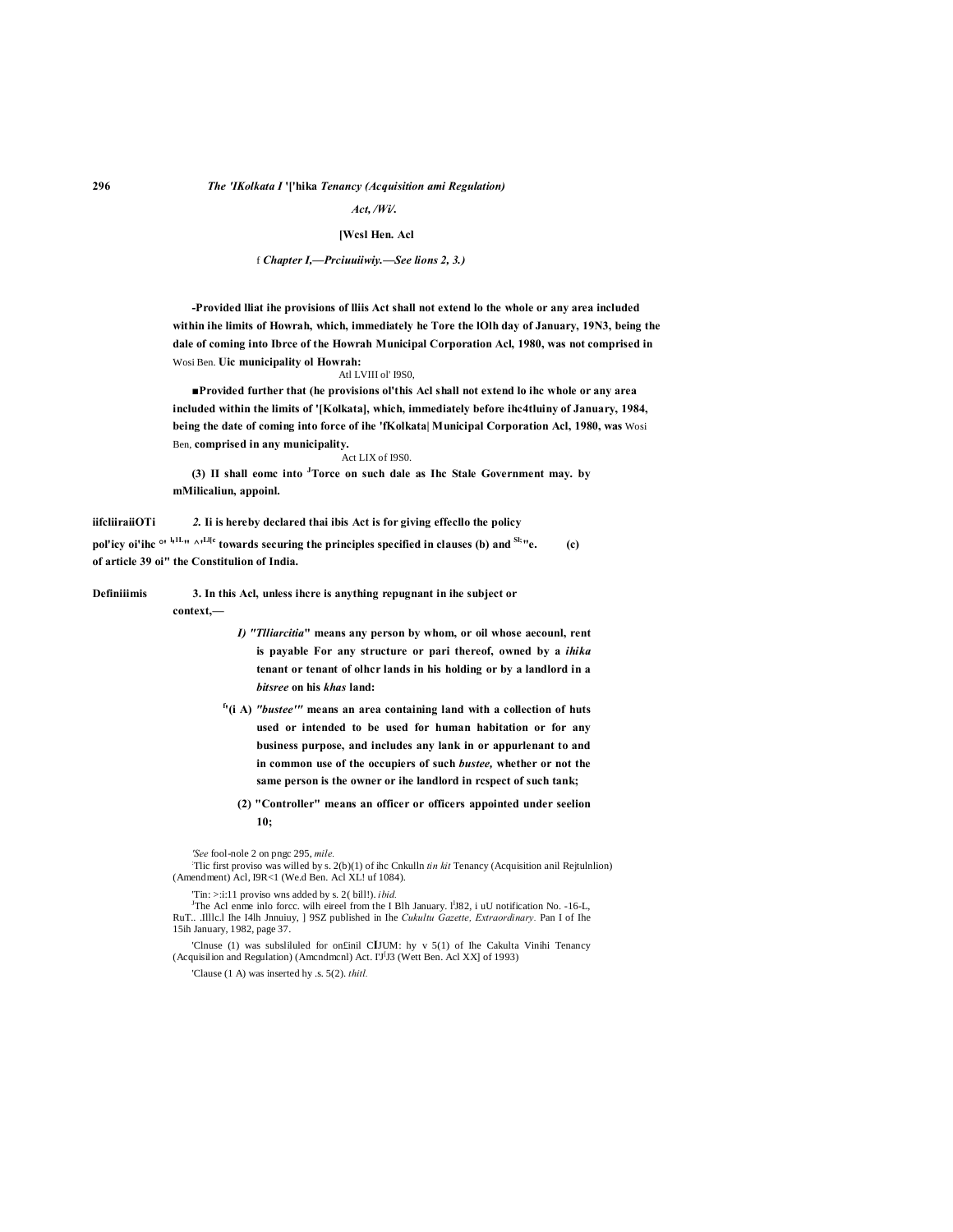## The 'IKolkasaj Thika Tenancy (Acquisition and Regulation) Act. 1981.

XI)fly7

## (Chapter I.-Preliminary,-Section J.)

 $\blacksquare$ '(.\*?) "holding" means a parcel or parcel of laud occupied by a thika icnani or leuanl or oilier lands under one set of conditions, and includes a bustee owned by n landlord on his khas land along with any lank included in such hustee: '(3A) "hui" means any building or structure, (lie roof or lhe floor of which, excluding lhe floor ai lhe plinLh level, is not constructed of masonry or rcinforeed 297 concrete: (3B) "khaiaC means a place where callle arc kept or maintained (or lhe purpose of inule or business including business in milk derived from such caillci<sup>J</sup>(4) "landlord" means any corporation, charitable or religious institution or person who. for the lime of person who, for die lime being, is entitled to receive or hul for a special contract would be entitled to receive llie rent for any land comprised in the tenancy of a thika tenant or tenant PF other lands or in *zkhatal*, lank ur hut owned by him in a bustec nu his khas land, and includes any corporation, institution or person having superior inieresl in such thika lenancy; (5) "notification" means a notification published in the Official Gazette; \5A) "other lands" includes any vacant land or tank; (6) "prescribed" means prescribed by rales made under ihis Acl; (7) "pncca structure" means any structure constructed mainly of brick, slune or concieie or any combination of these materials, or any other material of a durable nature; "(7A) "'slum area' means the area declared as such by the Sirilc West Ben. Act Government under section 3 of Ilie Wcsl Bengal Slum Areas (Improvement and Clearance) Act, 1972, or section 4 of lhc '[Kolknlal Slum Clearance and Rehabilitation of Slum-Wesi Hen Ati XX ol 1956 dwellers Acl. 195K: <sup>r</sup>'(7B) "tenant of oilier hinds" means any person who occupies other lands under another person, whether under a wriiien lease or otherwise, and is orbui for a special comma would be liable lo pay rent al a monthly or periodical nuc for occupation of such other lands, ancl includes lhe successor- in-interest of such person;

Tttr fool-nolc 3 on page 295. "iff.

'Clause (3) w.is subslituwd for original c In use hy s. 5(1 J of (he Calcutta *Thiku* Tenantry (Acquisition and Regulation) (Amendment) Acl,<br>1991 (Wcsl Hen, Act XXI of 1991),

'Clauses (3A) and (3B) iveM inserti.il by s. 5(41, iliul. 'Clause (4) was subsiiluled for original clause by v 515). ibid.

'Clauie (5A) wi-. inserted by s, 5(6). ibid,

'Clauses (7A) and (7B) were inserted by s. 5(7), ibid.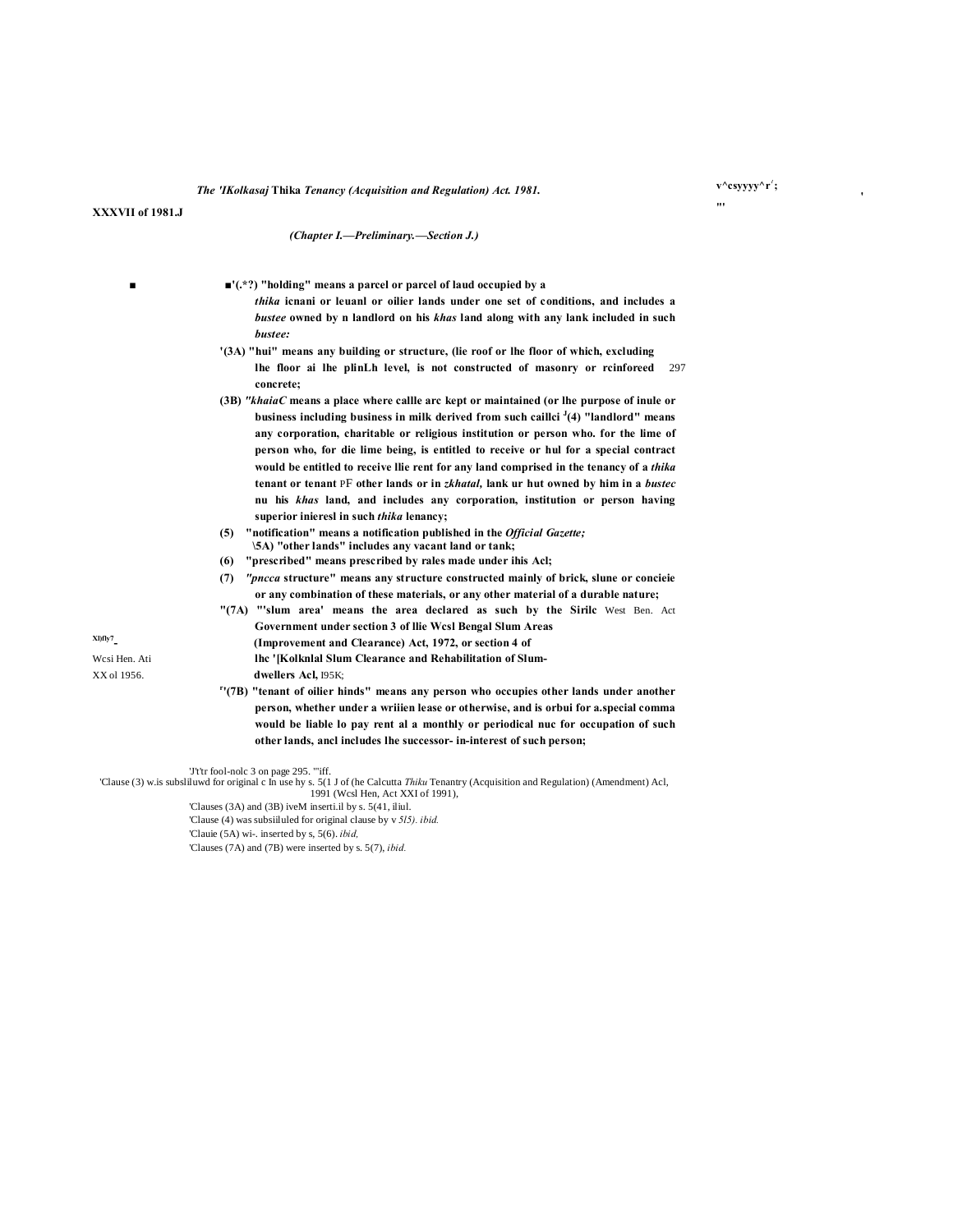$\hspace*{1.5in} : \hspace*{1.5in} \mathbb{F} \hspace*{1.5in} \mathbb{F} \hspace*{1.5in} \mathbb{F} \hspace*{1.5in} \mathbb{F} \hspace*{1.5in} \mathbb{F} \hspace*{1.5in} \mathbb{F} \hspace*{1.5in} \mathbb{F} \hspace*{1.5in} \mathbb{F} \hspace*{1.5in} \mathbb{F} \hspace*{1.5in} \mathbb{F} \hspace*{1.5in} \mathbb{F} \hspace*{1.5in} \mathbb{F} \hspace*{1.5in} \mathbb{F} \$  $v$ -" wu\>

 $-y<^* - 0.? -: \blacksquare$ 

'ihe 'jKoikasaj Thika Tenuncy iAcquisition and Regulation) Act, 1981.

[West Ben. Act

(Chapter I.—Preliminary.—Sec lion 4.—Chapter II.—Acquisition of lands campritted in thika tenancies and other hauls and the l ights of landlords in such lands,—Section 5.)

(S) "thikct tenant" means any person who occupies. whether under a written lease or oihcrwise, land under unoilier person, and is or hut IV.n" a special contract would be liable lo pay rem. at a monthly or at any other periodical rate, for that land lo that another person and has erected or acquired by purchase or gill any structure on such land for residential, manufacturing or business purpose and includes the suecessors-in-interest of such person.

4, The provisions of this Acl shall have effect notwithstanding anything inconsistent therewith in any oilier law for the time being in force or in any custom, usage or agreement or in any decree or order of a conn, tribunal or other authority.

 $\text{Acl}$  it) override olher 1:LV.A

## **CHAPTER II**

Acquisition of lands comprised in *Iliika* tenancies and other lands and the rights of landlords insuch lands.

| Lunik<br>L'onif>ri<.Ci<br>$\bf{I}$ | -5. With effect from the date of commencement of ihis Act, the following lands along willi the<br>interest of landlords therein shall vest in the Slate, free from all incumbrances, namely;— |  |  |  |  |  |  |  |  |  |  |  |  |
|------------------------------------|-----------------------------------------------------------------------------------------------------------------------------------------------------------------------------------------------|--|--|--|--|--|--|--|--|--|--|--|--|
| Ihtkii                             | lands comprised in and appurtenant to tenancies of <i>thika</i> $\frac{1}{11}$ tenants including<br>(a)                                                                                       |  |  |  |  |  |  |  |  |  |  |  |  |
| I ci<br>cities.                    | open areas, roads, passages, tanks, pools                                                                                                                                                     |  |  |  |  |  |  |  |  |  |  |  |  |
| klri.M lands                       | and drains;                                                                                                                                                                                   |  |  |  |  |  |  |  |  |  |  |  |  |
| and oilier<br>landy etc,           | (b) lands comprised in and appurtenant to <i>husiees</i> on <i>khas</i> lands of landlords and                                                                                                |  |  |  |  |  |  |  |  |  |  |  |  |
| VCSI ill IIIC<br>Sunt.             | lands in slum areas including open areas, roads, passages, tanks, pools and drains;                                                                                                           |  |  |  |  |  |  |  |  |  |  |  |  |
|                                    | olher lands not covered hy clauses (a) and (b) held under a written lease or<br>(c)                                                                                                           |  |  |  |  |  |  |  |  |  |  |  |  |
|                                    | otherwise, including open areas. roads, passages, tanks, pools and drains;                                                                                                                    |  |  |  |  |  |  |  |  |  |  |  |  |

(d) lands held in monthly or other periodical tenancies, whether under a written lease or otherwise, for heing used or occupied as khatal:

Provided that such vesting shall noi affect in any way the casements, customary rights or other facilities enjoyed by thika tenants, Bharatiax and occupiers of land coming within the purview of clauses (c) and (d).

'.Scf fool-nolc 2 on 295, wit?,<br>Scclion 5 vv.ii substituted for Ilie oiiginal suction by s. fxif Ihc Calculta *Thika* Tenancy (Acquisition ; in<[ Regulation) (Amendment) Acl, 19M (West Ben. Acl XXI of 199H)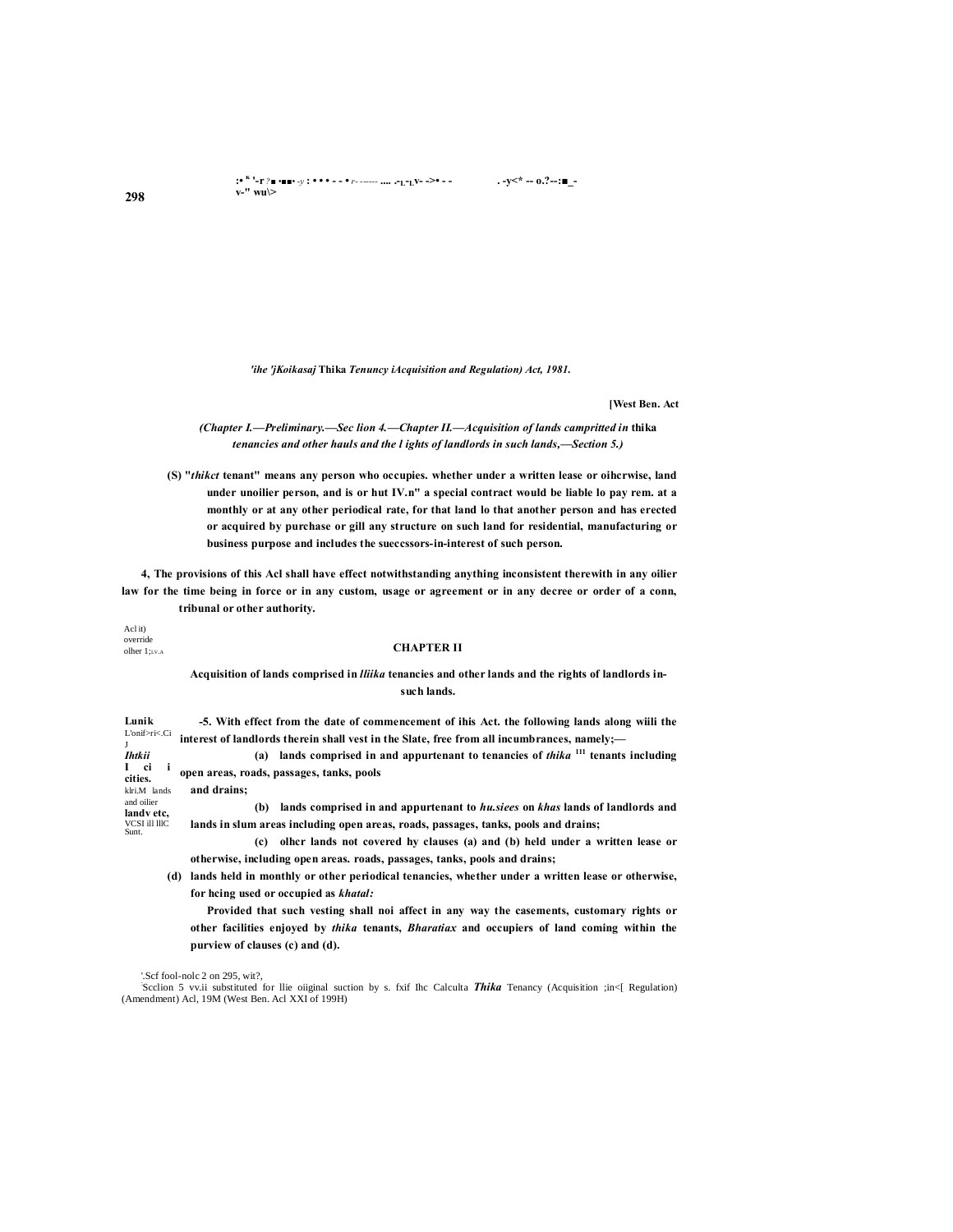#### *The '[Koikara***/ Thika** *Tenancy (Acquisition and Regulation) Act, 1981.*

**XXXVII of 19S1-1**

*(Chapter II,***—***Acquisition of lands comprised in* **thika** *tenancies and nther kinds and the rights of landlords in such* 

*lands.—*

### *Sections 6, 7.)*

3." of **1**^76. **6. (1) Subject to lhe provisions of the Urban Land (Ceiling and [ndilcnis** of

**Regulation) Acl. 1976 and lhc provisions or this Acl, every** *thika* **tenant oV"**

in (he State.

**and any tenant, in respect of other lands which vest under section 5, lands vesied occupying any land under a landlord on lhe date of commenccmcnl of this Acl, shall occupy such land, on such terms and conditions as may be prescribed, dirculy under the State as if the Suite had been lhc landlord in respect of ih;ii land.**

> **-(2> Every** *thika* **tenant and every tenant of other lands holding directly under the Siaic under sub-section (I) shall be liable to pay lo lhe Siaie Government in lhe prescribed manner such revenue as may be determined.**

**\3) The interest of** *thika* **lenanis and tenants of other lands holding directly under the Siaie under sub-section (1) shall be heritable and shall nol be transferable except** *inter se* **amongst the heirs and existing eo-sliares-intercsi or Lo the prospective heirs, subjeel lo lhe provisions of sub-section (1) of section 7.**

**J (4) The** *thika* **tenants and tenants of other lands holding directly under , the Statu under sub-scciion (I) shall be entiijed to construct** *pitcca* **structures in accordance with the building plans sanctioned under the ux''mso"' '[Kolkataj Municipal Corporation Acl, 1980, and the rules made West Be ii. Aci thereunder, or the Howrah Municipal Corporation Act, 1980, and lhe rules Lvniof 19B0. macic**

**thereunder, according as lhe land may be situated within 'JKolkala]**

**as defined in clause (9) of section 2 of the '[Kolkaia] Municipal Corporation Acl, 1980, or Howrah as defined in clause (15) of section** *2* **of lhe Howrah Municipal Corporation Act, 1980, for—**

> **00 residential and business purposes for ihcmselves and the** *Bharaiias* **under them; and (b) essential common facilities like common pathway, common bath, loilei, water supply, drainage, sewerage,**

**lighting and similar other purposes.**

**7. <sup>s</sup> (l) The** *thika* **tenants and tenants of other lands holding directly** *Thika* **icnnm under the State**  shall be entitled lo let out in whole or in part structures  $j^{1 \wedge 10 \text{ kd}}$  o<sup>ul</sup> existing on. or constructed after, **the dale of commencement of this Act on such hinds but not any vacani land or any part thereof.**

.Yrv foul-nolo 2 on page 295. dine, ] Sub-seclion (2) wns substituted by s. 7( I) *of* lhc Calcutta *Ihiku* Tcnajicy (AcL|uniiion and Kcjuibliim) (Amendment) Acl, 1993 (West Ben, Act XXI of 1993). 'Sub-seclion (3) was substituted by s\_ 7(2), *ibid,* <sup>J</sup> Suh section (-1) was inserted by s. 7(3). *t'hid.* 'Sub-section {1) was substituted Tor original sub-sec lion by s, 8(1) of lhe Calcutta *Titikn* Tcnancy (Aa[ui>iLion mid KeguIalion)<Amcndmcnl) Acl. 1993 (West Ben. Act X X t oft 993).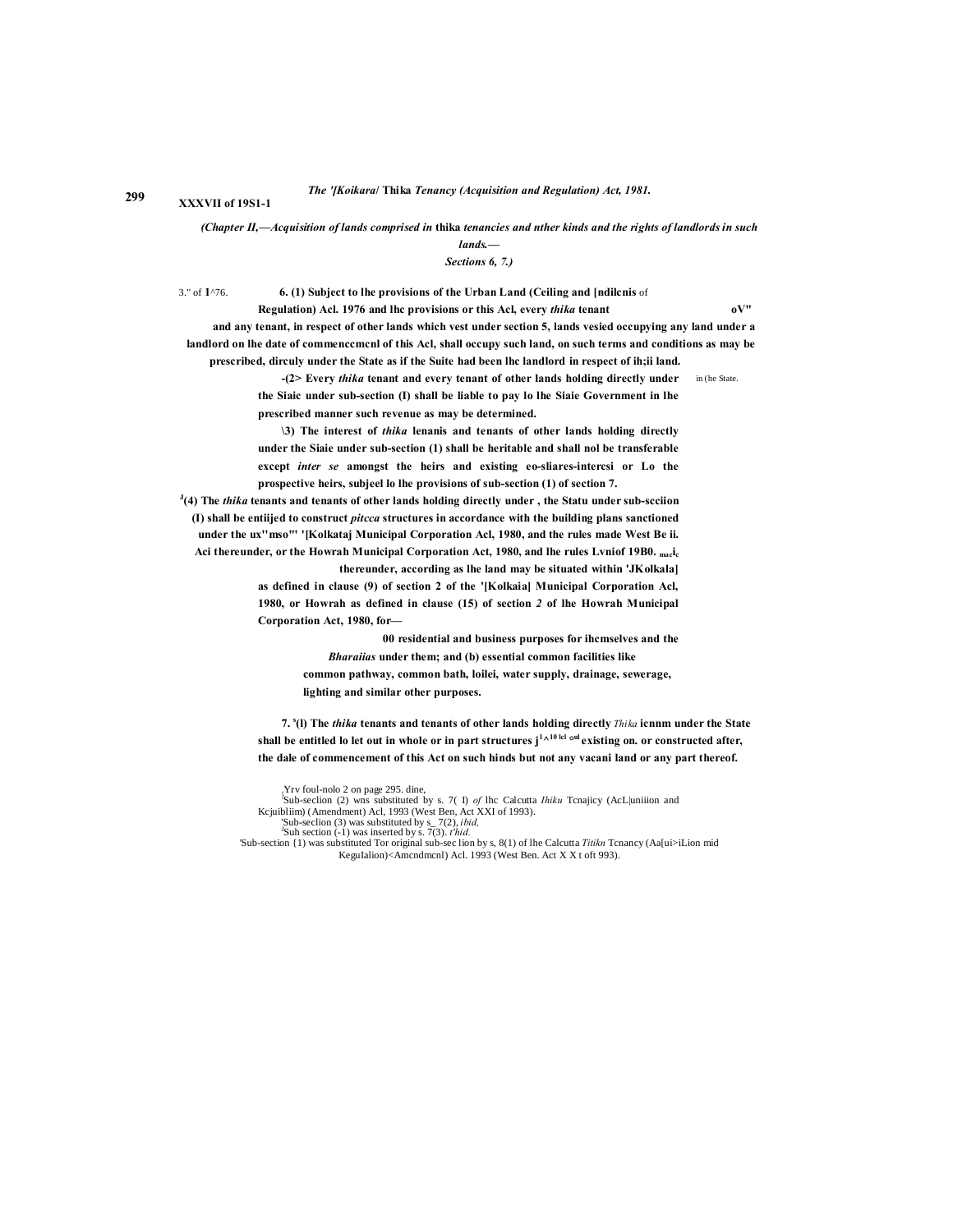## The '! Kolkata I Thika TeiiflHCV (Acquisition and Regulation)

Act. J9SJ.

#### [West Ben. Act

(Chapter tt.—Acquisition of hinds comprised in ihika ten amies and (tt her lands and the rights of landlords in such lands-Section H.)

-(2) Any transfer or agree men I for transfer, whether oral or in writing, ' in coniravemion of [he provisions of sub-section  $\{3\}$ ) of section 6 or subsection  $(1)$  of iliis section shall be void and be of no effect whatsoever and ihe land and structure shall stand vested in ihe Slate in accordance with the prescribed procedure.

(3) Whenever it appears in ihe Stale Government thai ihe land comprised in any *thika* tenancy is needed or is likely  $($  > be needed for any public purpose, ii may, after giving the thika lenam and ihc Dlutraiias, if any. an opportunity of being heard, resume the land comprised in such thika tenancy with or without structures, if any, and take possession of ihc land:

Provided lhai before taking possession of ihe land the thika tenants in actual occupation of the structure or part thereof and Bhat alias shall be provided wiili aiiernaiive accommodation in ihe neighbourhood of such land as far as practicable.

For ihe purpose of ihu sub-seclion "public purpose" shall include planned development of any area or holding and implementation r>! any scheme lor improvement thereof.

|                                                    |  |  |  |  |  | $P$ jyinerii of $8, (1)$ The Slate shall for the vesting of any land under section 5. |  |  |  |  |  |  |  |     |                                                                                   |
|----------------------------------------------------|--|--|--|--|--|---------------------------------------------------------------------------------------|--|--|--|--|--|--|--|-----|-----------------------------------------------------------------------------------|
| Jon A <sup>n Io</sup> lhe, i, nd Io <sup>r</sup> d |  |  |  |  |  |                                                                                       |  |  |  |  |  |  |  | 0(1 |                                                                                   |
|                                                    |  |  |  |  |  | landlords having any                                                                  |  |  |  |  |  |  |  |     |                                                                                   |
|                                                    |  |  |  |  |  | right in such laud an                                                                 |  |  |  |  |  |  |  |     | amount                                                                            |
|                                                    |  |  |  |  |  |                                                                                       |  |  |  |  |  |  |  |     | as may be determined in accordance with ihe provisions of lhe Urban Land (Ceiling |
|                                                    |  |  |  |  |  | and Regulation) Act, 1976,                                                            |  |  |  |  |  |  |  |     |                                                                                   |

33 of if<sup>TM</sup>,

(2) Where the landlord is a corporation or an institution established exefusively for a religious or a charitable purpose, of a public nature, or is a person holding under a public ttusi or an endewmeni or olhcr legal obligation exclusively for a public purpose which is religious or charitable,

lhe Slate shall, for vesting under section 5, pay lo such landlord '[a pcrpeuuU annuity or, where the interest of the landlord is terminable or is liable to he exhausted, an annuity for such number of years! may tie prescribed, having regard to the exieni of lhe lights of tha landlord.

Such annuity shall not excced ihc annual nel income derived from the holding as may be determined hy ihc Con Holler in Ihc prescribed manner. In determining nel annual income the Controller shall deduct from ihe gross income apart from other sums as may be prescribed, charges on account of management and collodion at the rale of twenty *percvntim* of !hc gross income.

#### 'ire t'cot-nple 2 on page 295. nine.

Sub-.stc(ion (2) was substituted for original sub-ieclinn by s. ti(2) of the Caktitla Thika Tenancy'(Auditionmid Regulation){Amendment)Ad. W> (West Ben. Act XXI or 1993). 'Wonts wiihiii iliu square bnckcis were substituted Tar the words "an annuity Tor such number of years" by s  $9.$  ibid.

300

I I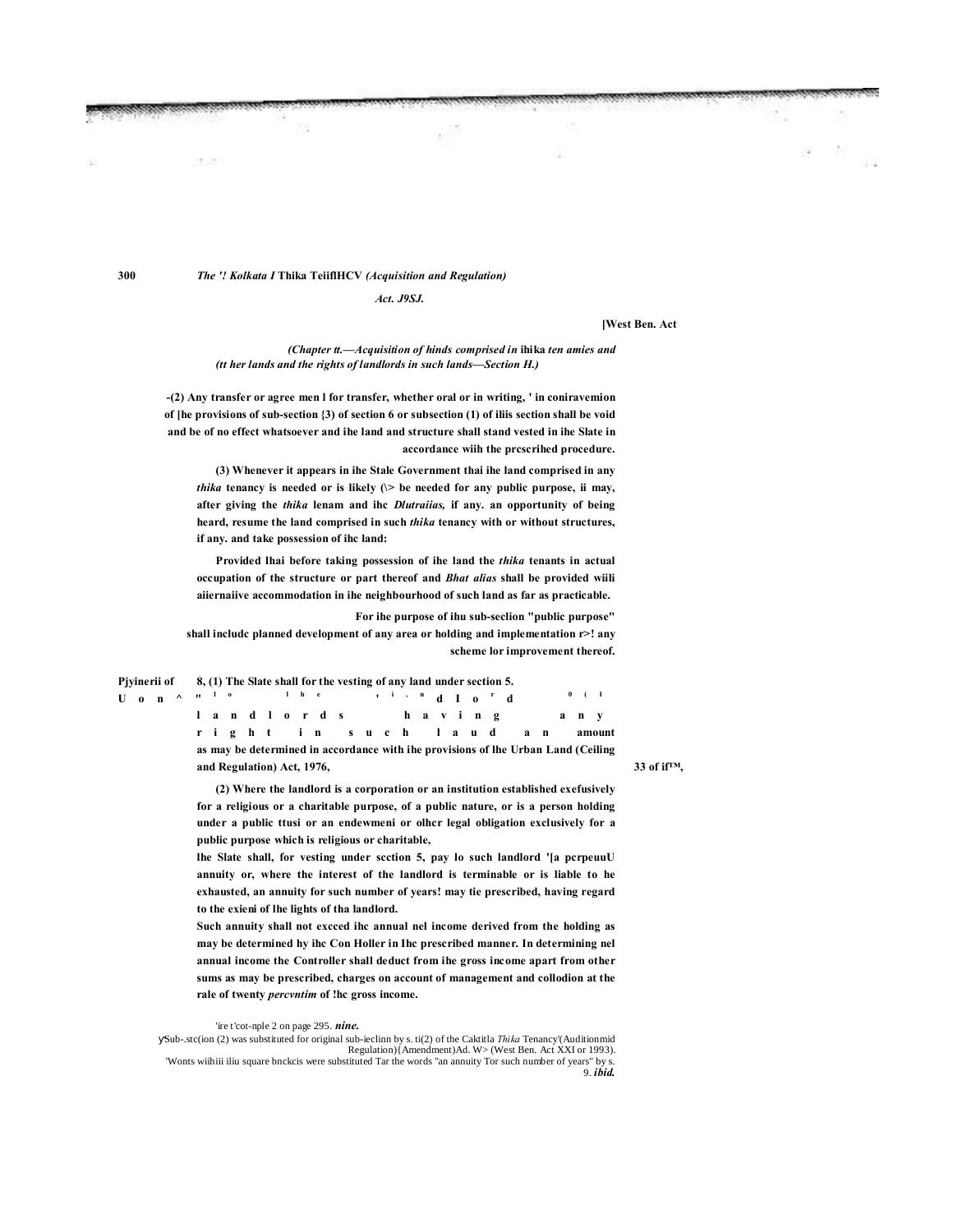## The '[Kolkataj Thika Tenancy (Acquisition and Regulation) /Iff. J9Sf.

XXXVII of 15181.1

## (Chapter Hi.—Incidents of tenancies of Blmraiias in structures.—Section  ${}^{1}J$ .)

(3) For lhe purpose oT sub-section (2), the Controller, on his own motion or upon any information, may, alter giving tlic person interested an opportunity of being heard, enquire and decide any question as to whether any (rust, endowment, corporation or institution is for exclusively religious or charitable purpose or as to whether it is of public or private nature, and any question or title incidental thereto as may be necessary to determine such question, by examining the document, if any, and hy taking into account the following, among others:\*-

- (i) actual user of income of the land.
- (ii) mode of user.
- (iii) share of income of the land appropriated or enjoved, by or on behalf of such trtisi, endowment, corporation or institution.

(4) An appeal from any order passed by the Controller under this section shall lie under section 13.

(5) The Slate shall, for vesting under sub-section (2), or resumption under sub-section (3), of section 7 of any structure comprised in any tenancy, pay to the tenant having any right in sucli structure an amount calculated by the Controller in the prescribed manner. Such amount shall be calculated at a rate not exceeding len times the annual rent paid by Bhuratieis lo the tenant reduced by. apart from "other sums as may be prescribed, rent, taxes and other cfiarges on account of management nnd collection ai a rale of twenty pet centum of the gross annual rent. Where the structures are occupied by the tenant himself. I'; tir rent determined by the Controller under this sub-section in the prescribed manner shall be deemed lo be the annual rent paid hy Bhareiticts.

(6) Where there arc more than one landlord in respect or a thika tenancy nr other tenancy vested under section 5, the amount payable to them under subsection (1) or the annuity payable to them under subsection (2) shall be apportioned among them in the prescribed manner.

CHAPTER III [Incidenti or tenancies of **Bharatias** in structures] 9.  $^2(1)$  The monthly and other periodical tenancies of *Bharatias* in respect of.structures occupied by them on payment of rents, to thika tenants shall, with effect from the date of coming inio force of this Act, be governed WL-M Ren. by (he provisions of the West Bengai Premises Tenancy Acl, 1956. in all <sup>1)1</sup> matters coining within the purview of the said Acl and, for lhe said purpose, 19 S6. the owners of the structures shall he deemed to be landlords and the *iiharatius* shall be

Thika 'cnams and RharuUUS1 bo governed  $b_{>}$ , Wi: xlfor

deemed lo be tenants under the said Act.

- See rooi-noie 2 on page 295, *ante.*
- 'Scclion 11 was substituted for original iijclion
- by s. 12 c'rhr Cnlciwa Thika Tenancy (Acquisition
- and Regulation) (Amendment) Act. 1993 (West Ben.
- Act XXI of 1993).

Sec Tooi-nDie 2 on page 295»time.

The heading to Chapter HI was subsillukd Iw \*. 10 of the Calcutta Thika Tenant:)' (Acquisition and Regulation) (Amendinent) ALT, JOw J West Ben, Avy XXI of 1997). Snh-action (T) was substituted fur criminal ^ub-Stxlion by s. II. ibid.

<sup>&#</sup>x27;See TODI-ntile 2 on page 295. arue.

<sup>&#</sup>x27;.VIT foul-rune / on juive 25b. unit.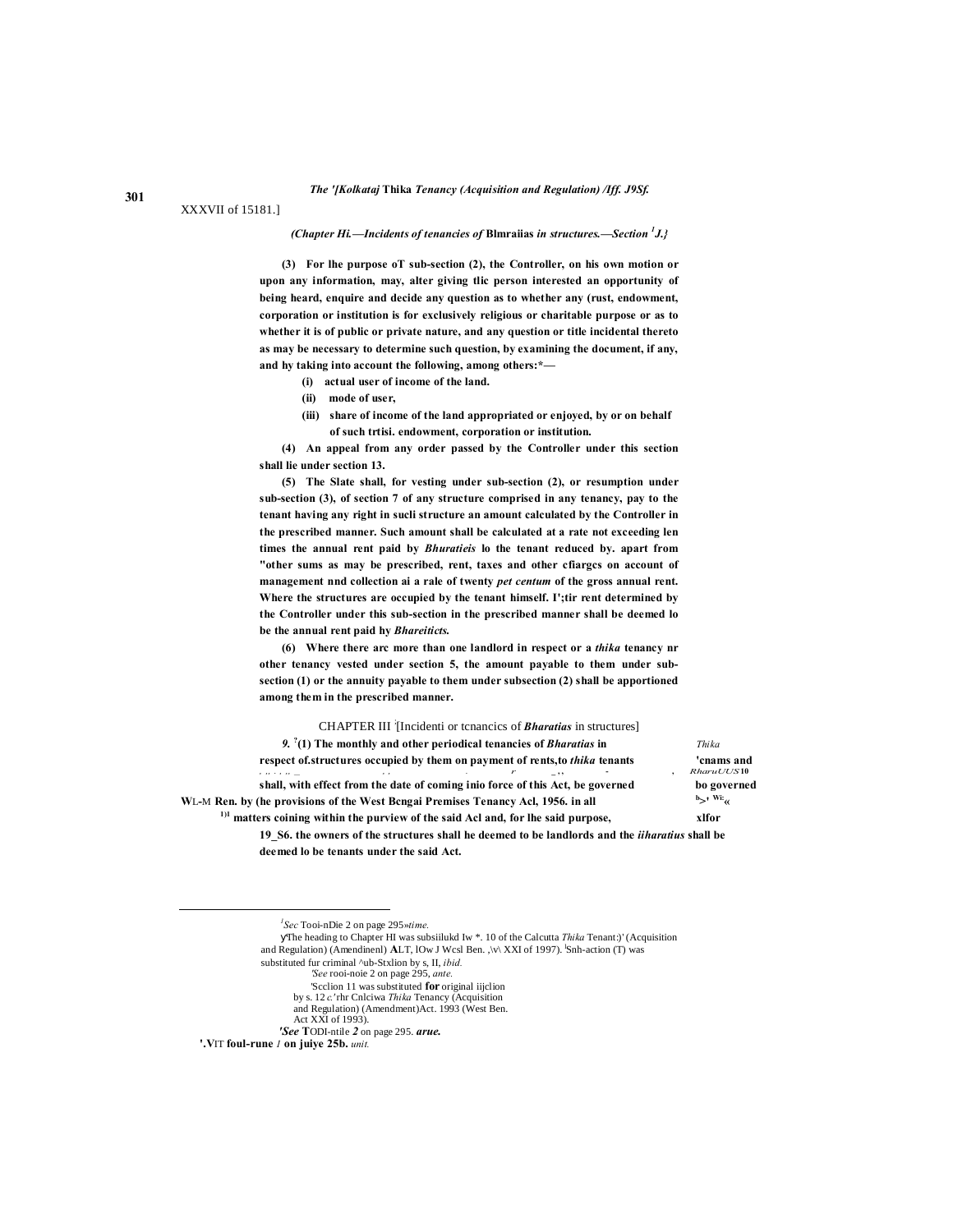## The '{Knlkattt} Thikfi Tenancy (Acquisition and Regulation)

[West Ben, Act

## (Chapter HI.—Incidents of tenancies of Bharaiias in sfnicfirres. - Sections 10. //J

Act. 198).

(2) Notwithstanding anything contained in this Acl or in ihe West WeMfkn' enval Premises Tenancy Acl, 1986. a *Bharatia* under a *thika* lenam shul I '[95<sup>ol</sup>] be entitled to take separate electrical connection from the electricity supplying iijjency or sepurale wmer supply connection from the appropriate agency for his own use.

Oi 111 roller

## 10. The Stale Government may, by notification, appoint one or more

officers as Controller to perform all the functions of a Controller under this Aci in respeci of any area or areas 10 be specified in thenotification.

TVn.-u.cy of II, (1) Nolwithstanding anything to lhe contrary contained in any <sup>10</sup> oilier law [or the lime being in force, llie tenancy of a Bharatia as a lenanl

continue.

under a liuka lenanl shall nol be extinguished because of subsequent non-cxisience of ihc smicture or a pan thereof which the Bharatia previously occupied under the

ihika Lenanl.

(2) If any structure or part thereof which was in (he occupation of a Bharatia as a tenant under a thika tenant ceases Lo exist except under an order of a court under section 18 A of the West Bengal Premises Tenancy Act, IS.'iG, the thika lenam shall reconstruct similar accommodation and restore possession to lhe Bharatia and put the Bharatia in possession of such ac cum mod in ion within one month of such structure ceasing to exist,

failing which Ihe Bharatia may make an application to the Controller in the prescribed manner.

(3) On an application made by the *Bharatia* under sub-section (2), the Controller shall, after giving the thika tenant and the Bhararia an opportunity of being heard, dircci the thika lenanl 10 reconstruct similar accommodation and restore possession to the *Bharatia* within such time as the Controller may decide.

(4) If ihe *thika* tenant fails lo comply with lhe orders of the Controller under sub-section (3), the *Bharatia* shall be entitled lo reconstruct lhe structure and, for lhai purpose, may make an application to the Controller wlio shall, after giving the lihtiratia and Ihc ihika tenant an opportunity of being heard, approve such cost of reconduction us may appear to him lo be fair and reasonable and, after such reconstruction, allow adjustment of the cost of such reconstruction from the rent payable by the *Bharatia* in such monthly instalments as the Controller may think lit.

(5) If there is any unlawful resistance by or on behalf of the *thika* lenand to the reconstruction by the *Bhararia* under sub-section (4), the Officer-in-charge of Lhe local police station shall, on receipt ot any requisition of the Controller in wriving in this hehalf, render all ncecssary and lawful assistance to the Bharatia.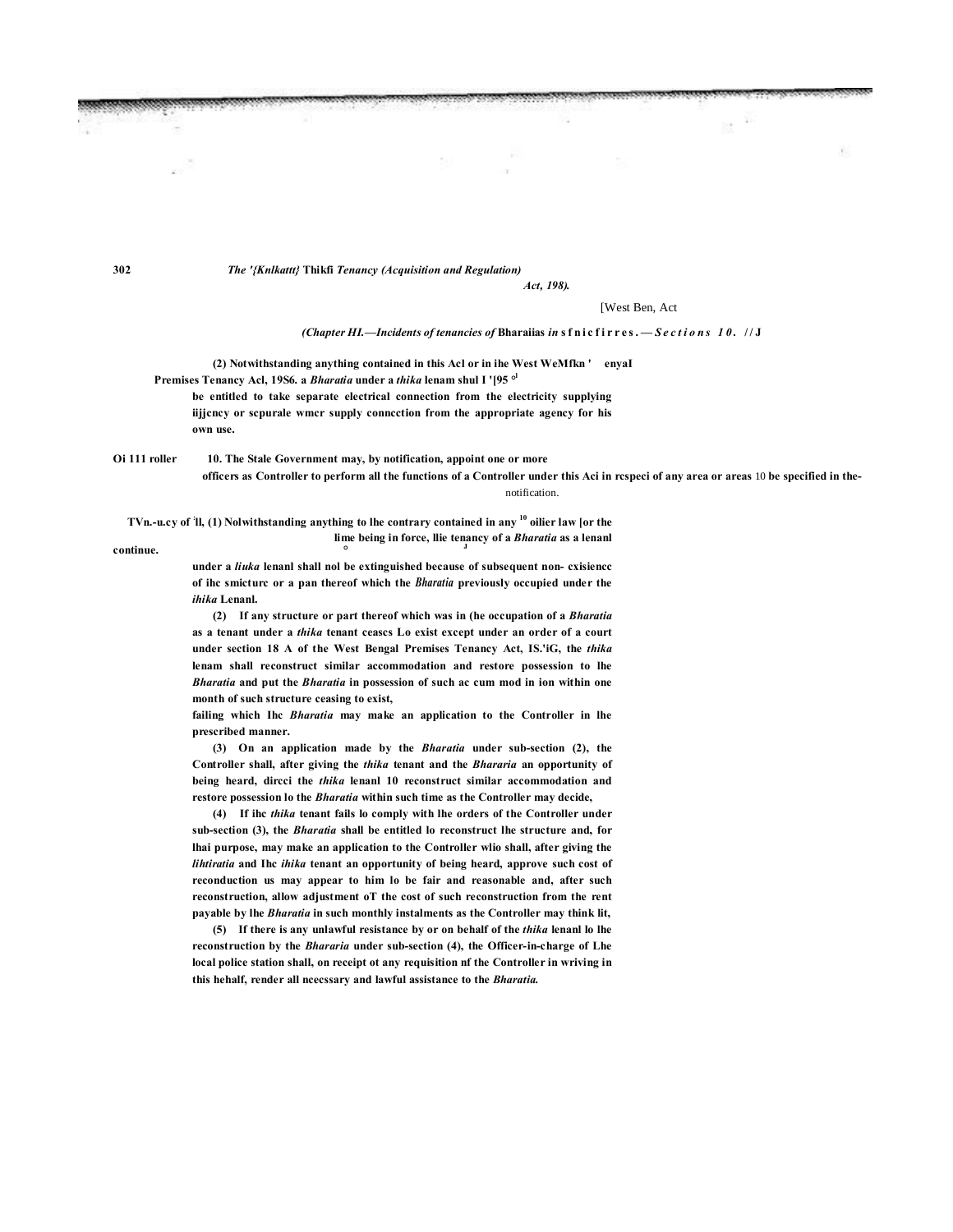## *The 'I Kolkaia I* **Thika** *Tent nicy (Acquisition and Regulation)* **303** *Act,'1981.*

## XXXVII of 1981.]

## *(Chapter IV,—Miscellaneous and supplemental provisions.—Svt'tions 12, I.i.J*

## **■'■= CHAPTER IV**

## Miscellaneous und .supplemental provisions

**12. The Controller and any person deciding any appeal from his order Powers of 5 oi i yos.** 

**shall have all lhe powers or a civil couri, while trying a suit under the Code Coiurollur.**

- **of Civil Procedure, 1908. in respect of the following mailers, namely:—**
	- **(a) summoning and enforcing the attendance of any person and examining him on oalh as a witness.**
	- **(b) requiring the discovery and production of any document or rccord,**
	- **(c) receiving evidence on affidavits.**
	- **(d) requisitioning any public; record or copy thereof from any court or office.**
	- **(e) issuing commission for lhc examination of witnesses or documents.**
	- **(f) enforcing or executing orders (including an order for restoration of possession) as if such orders were decrees of a civil court, -**
	- **(g) remanding any ease or proceedings lo the officer from whose order the appeal is preferred. "**

**13. (1) Any person aggrieved by an order of lhc Controller may. Appeal, within thirty days from Lhc date ol the order, prefer an appeal in writing—**

- **(a) in respect of any holding within the jurisdiction of the Court orSmall Causes of '[Kolkaia], to lhc Chief Judge of the Court of Small Causes of '[Kolkaia]; and**
- **(h) in respect of any holding elsewhere, to lhe Districl Judge within whose jurisdiction lhe holding is situate.**

**(2) The Chief Judge of the Court of Small Causes of '[Kolkaia] or the District Judge, as lhe case may be. before whom an appeal is preferred under sub-section (I) may either himself hear any such appeal or transfer such appeal lo a Judge, Couri of Small Causes of '[Kolkaia] or to an Additional Disirici Judge, as the case m;iy be. and the Judge to whom such appeal is so transferred shall hear and dispose of such appeal.**

**(3) The Chief Judge of (he Court of Small Causes of '[Kolkaia] or the Districl Judge, as the case may be. either on his own motion or on the application of any party may withdraw any appeal pending before any Judge lo his own file for hearing and disposal or transfer il io any other Judge or the Court of Small Causes of'[Kolkaia] or any Additional District Judge, as the case may be, for hearing and disposal.**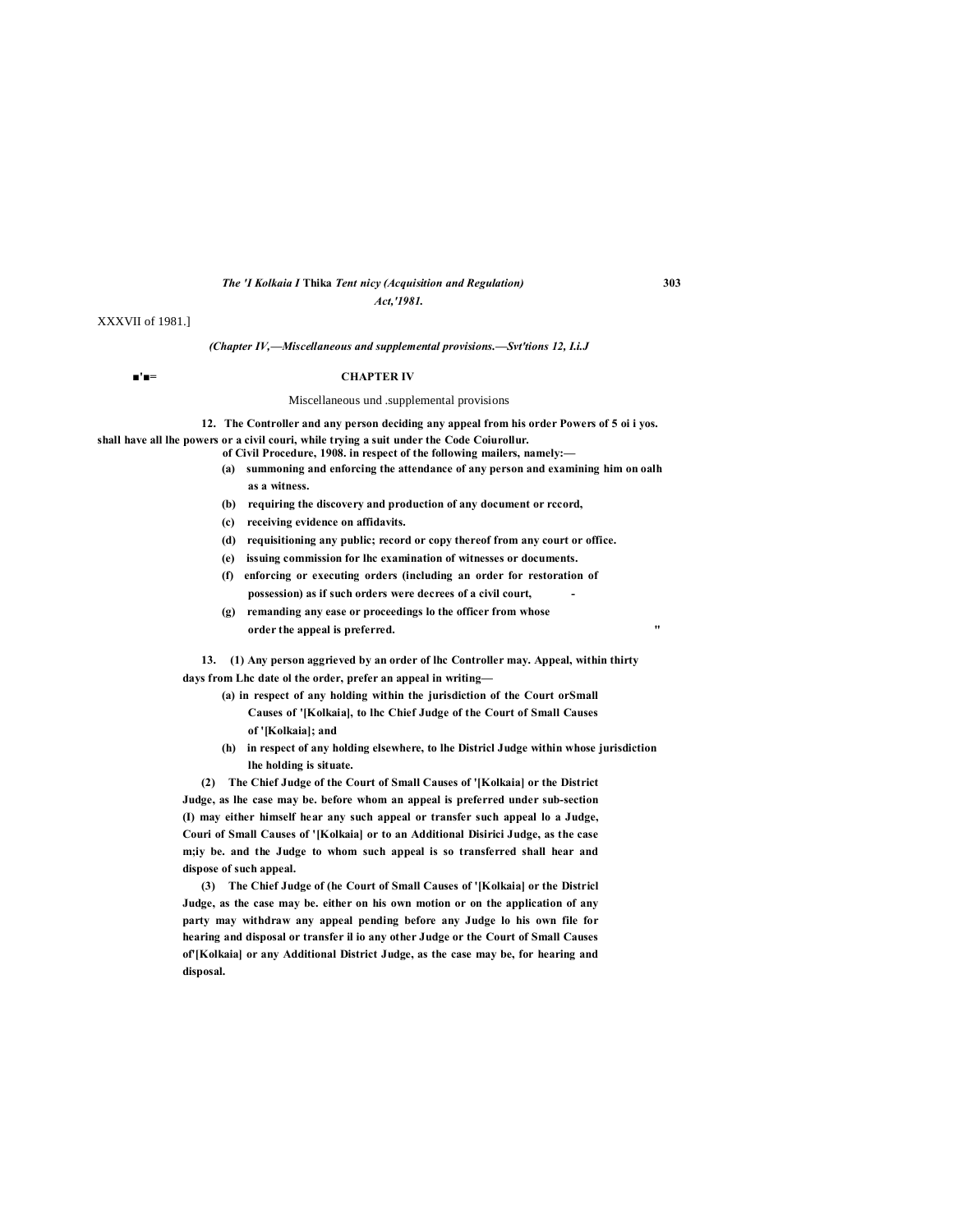## The '!Kolkara/Thika Tourney (Acquisition and Regulation) An.'198 J.

[West Ben. Act

(Chapter IV.—Ali.u c/laitcoiis and supplemental provisions,—See I ions 14, 15.)

(4) Subject lo such rules as may be made under this Acl, any final order passed hy any court under sub-section (2) or sub-seclion O). may in lhe manner prescribed be reviewed by die court which passed lhe order mi the discovery of any new and important mailer or evidence or on account of some mistake or error apparent <m the lace of lhe record or for any olher sufficient cause of like ualure:

Provided that before making any order under this sub-scclion the person likely lo be adversely alfecied by such order shall be given reasonable opportunity of being heard.

An order passed by ihc Controller againsi which no appeal lias been  $(5)$ preferred, may also be reviewed hy him in ihe manner prescribed on the ground ol' discovery ol new matter or evidence or on the ground of error apparent on the lace of llie record after giving the person an opportunity of being heard.

(6) Subject lo the provisions of litis Acl, any decision oTtbc Appellate Auihoriiy and, in cases where no appeal has been preferred, the decision of the Controller shall be final and may be executed by ihc Controller in the manner provided in the Code of Civil Procedure, 1908. for the execution of decrees.

5 nf190S

**Revisio** hy **Slate** Gove milium

Power

Id. The Stale Govern men i may. on its own motion, call lor and examine the records of any order passed or proceedings Inken by the Controller under ihe provisions of (his Acl and againsi which no appeal has been preferred lor ihe purpose of satisfying itself as to ihc legality or propriety of such order or as lo die regularity of lhe procedure and pass such order with respect thereto as it may ihink Hi:

Provided (hat no such older shall he made except after giving the person :i!Tcacd reasonable opportunity of being heard in the in alter,

of Distric L Judi^c ami fhiil'.In Jgt.  $\tilde{C}$ ourt nl'  $\blacksquare$ S ill,! 11 Causes of [Kolkaui]  $mull. Y, and$ Imnsfer any Fuv.IO

15. (I) On lhe application of any of the parlies and after notice lo ihc parties and after hearing such of them as desire lo he heard, or on his own motion without such noiicc, lhe District Judge in ihc case ofa proceeding pending before a Controller appointed for any area within the district, or the Chief Judge of the Couri of.Small Causes of'[Kolkata] in the ease of a proceeding pending before a Controller appointed for any area within the jurisdiction of (lie Court t>( Small Causes of '[Kolkata], may, al any stage, withdraw such proceeding and transfer it for hearing or disposal Lo a Controller appointed for any oilier area within the district or within ihe jurisdiction of lhe Court of Sinai! Causes of [Kolkata], as lhe case may he, or reiransfcr ii forbearing or disposal to the Controller from whom it was withdrawn.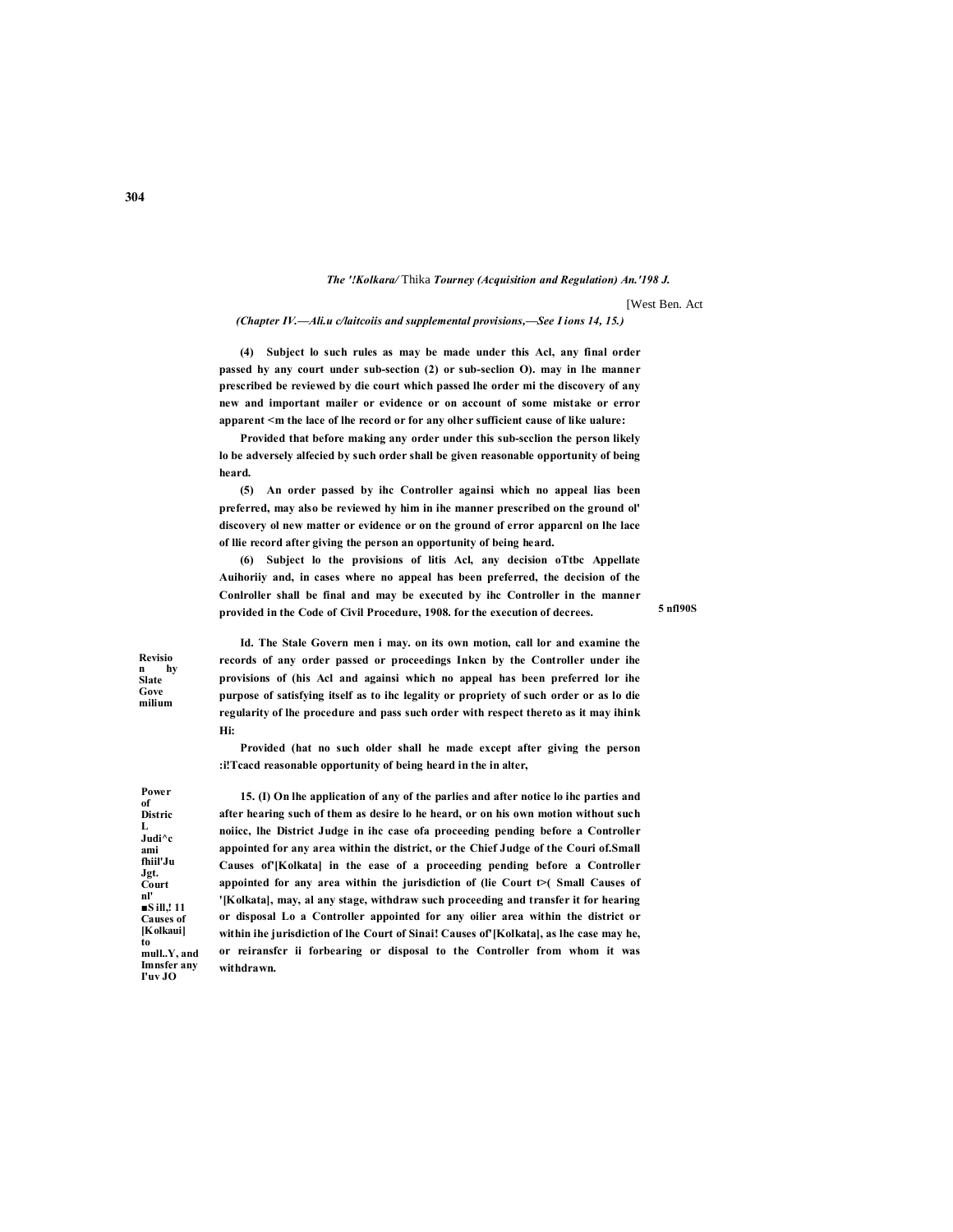(Chapter IV.—Miscellaneous and supplemental provision2.—Sections 16-J8.)

 $\ddotsc$ 

(2) 'Che Controller lo whom any proceeding has been transferred under sub-section (I) sliall have the same power lo hear or dispose of il as llie Coiurollcr from whom il was withdrawn and may, subjeel lo any special direction;; in lhc order of transfer. sillier rehear ii or proceed from the stage nl which il was withdrawn and transferred.

*Explanation.* - *in* this section "proceeding" includes any proceeding arising mil oT an application made lo lhc Controller under the provisions of this ALL

<sup>2</sup>Sec fool JHILC 1 FIN page 295, wtr.

<sup>&#</sup>x27;See fooi-niilL 2 on page 295. tune. Neilion ISA was inserted t>y s. 13 i)f ilic Cnlcultn Thika Tenancy (Acquisilion and Kepiilalioit) (Amendment) Acl, 1993 (Wen Hen. Acl XXI of 1993).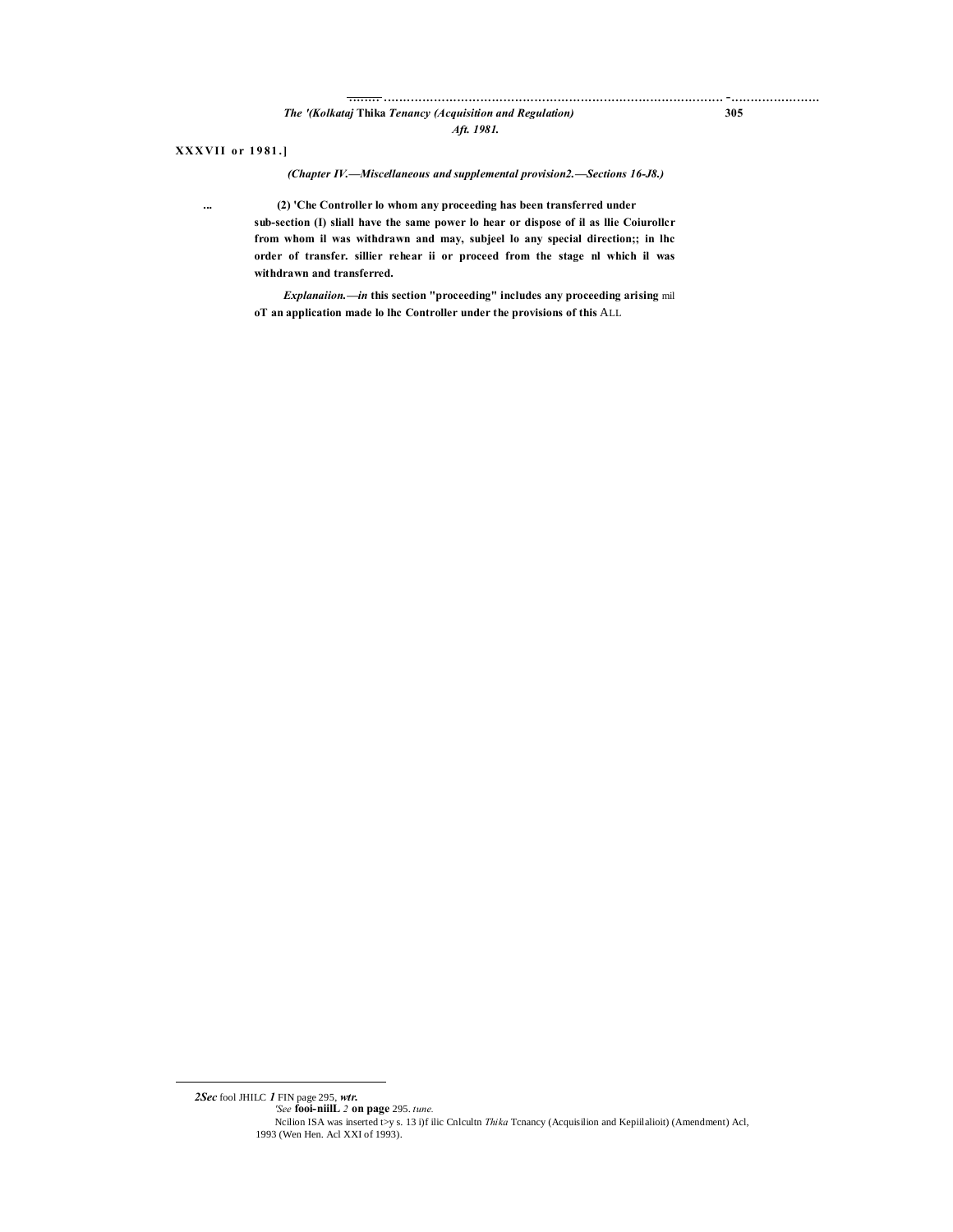- **16. Nothing in ihis Acl shall apply m—**
	- **(a) Government lands,**
	- **(b) any land vested in or in the possession of—-**
		- **(i) lhe State Government,**
		- **(ii) a porl authority of a major pert, or (iiij**
		- **a railway administration, or**
		- **(iv) a local auihority. or**
	- **(c) any land which is required for carrying out any of lhe provisions of the '[Kolkaia] Improvement Act, 191 I.**

**306 17. Nothing in nny contract between a f/u'fcd tenarrt and a** *lifuiratia* **made <b>licstriction** or **after the commencement of this Acl shi'.ll take away or limit the rights of .such tenant or** *Bhanuiti* **as; provided for by ihis Act, and any contract which is made in contravention of, or which is inconsistent with any of the provisions oT this Act shall be void and without erfcct to the extern of such contravention or inconsistency.**

> **18. For the purpose of any inquiry under this Act, the Controller and any person deciding an appeal under scction 13. may,—**

- **(a) enicr and inspect any premises at any time between sunrise and sunsei;**
- **(b) authorise any person subordinate lu him lo enicr and inspect any premises between sunrise and sunset; or**
- (L**\*) by wrillen order, require any person to producc for his inspection such accounts, rent receipts, books or other documents at such time anil at such place ;\s may he specified in the order: I**

**Provided thai no premises shall heenlcred under clause (a) or clause (b) without lhe consent of lhe occupier, unless at least twenty-four hours' previous notice in writing lias been given.**

t:\clu si tin of Act by

Power lo cnicr ;md inspcci premises, it) require inform cumn **nntl u>** Miinmun wi musses-

liar lo application of Act in ccrtain lands.

Ben. Acl V of 1911.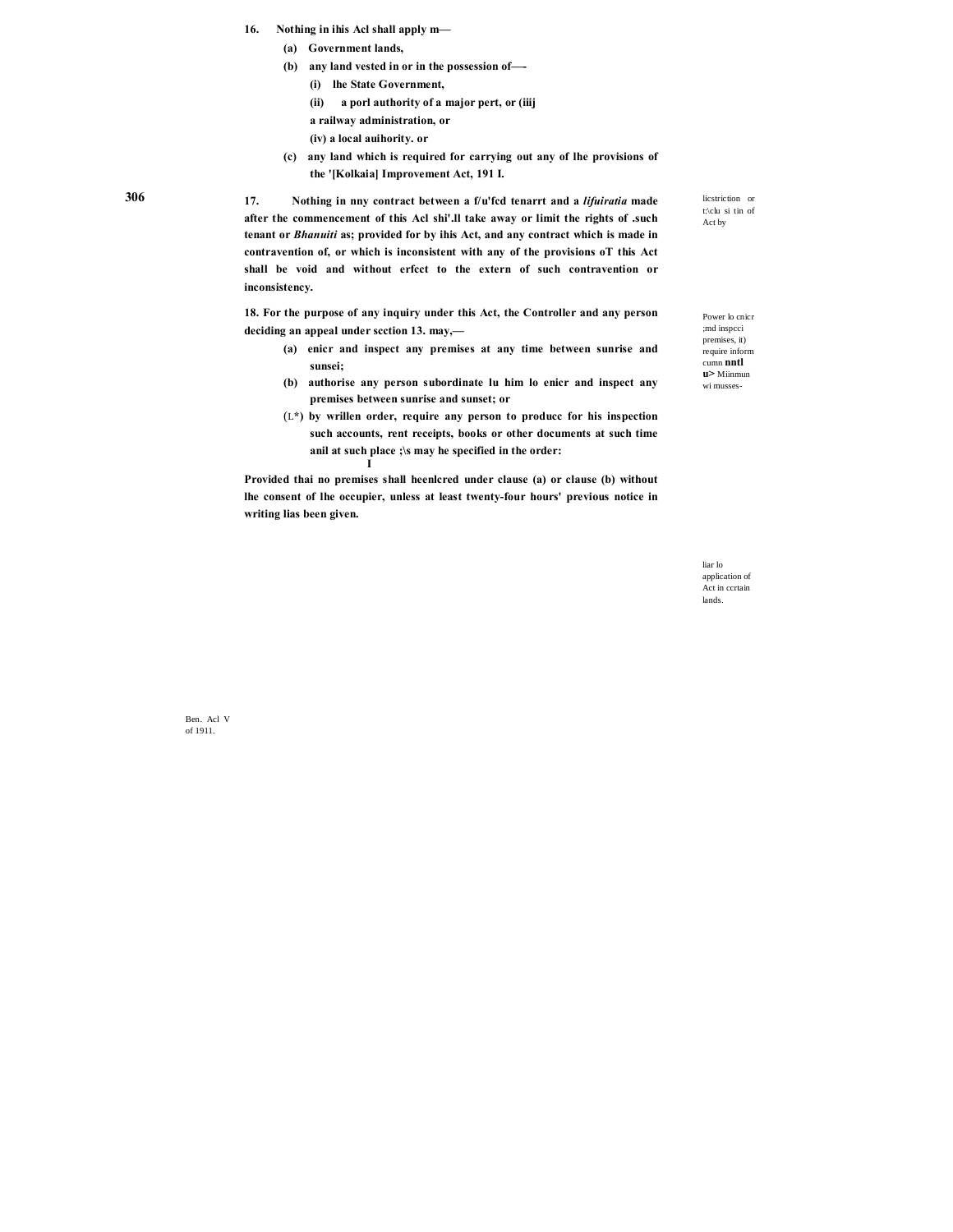[West Ben. Act

## (Chapter IV.-Miscellaneous and suppleme/ital ptuvilions. - Seclions 18A. 19-23.)

Pfnalcy."- $318A$ . (I) Any contravention by any person occupying land direcily 307 under ihe State, being the landlord within the meaning of sub-^eeiion {1) of section 6. of any provision of ihis Act shall be an offence punishable with imprisonment for a term which may extend lo five years and also with fine which may extend to ten thousand rupees.

> (2) No court shall lake cognizance of any oT Jence punishable under sub-section (1) except on a complaint made jn writing by ihe Controller or by an officer authorised by him in ibis behalf.

<sup>3</sup> The monthly revenue shall be enhanced at the rate of ten per centum on lhe expiry of every five years.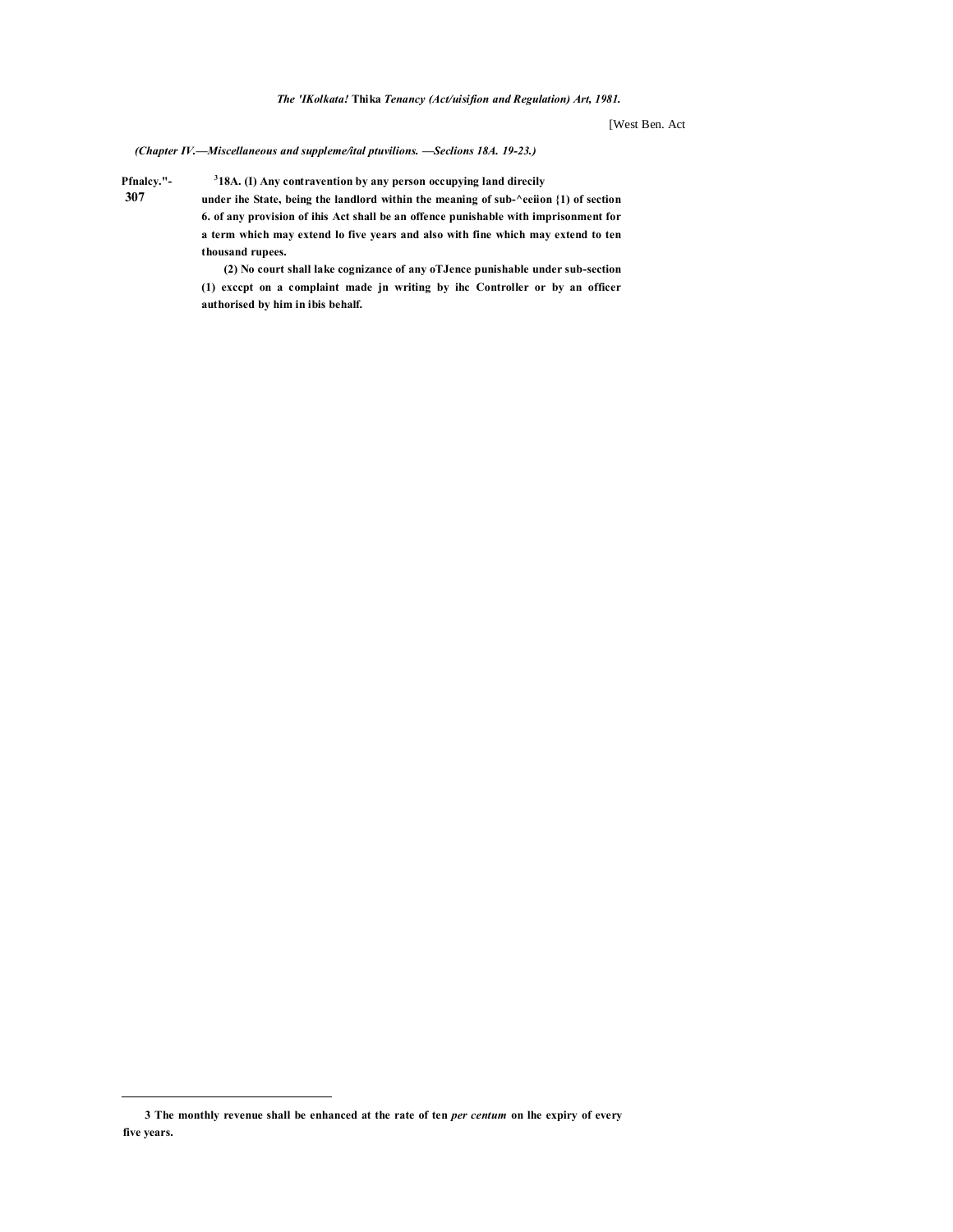**Proceeding s including appeals and proceedings in L'xccuuun of orders,**  *<u>JO</u>* **nbaie.** West Ben. Act IJ of **19-ty.** P<sub>OAVLT</sub> to make nilus. Repeal. **Saving of limiTnTi oiL 19. All proceedings including appeals and all proceedings in execution of orders passed in proceedings including appeals under the '[Kolkata]** *Thika* **Tenancy Act, 19 -19, pending nn the 19th day ot" July, 1978, lor the eject men I of** *thika* **tenant:, and** *Hhnruiias* **shall stand abated with effect from the 19ih day or July, I97S. as iT such proceedings, appeals or execution proceedings had never been made. 20, (I) The State Government may. subject to the condition of previous publication, make rules for carrying out the purposes or this Act. (2) In particular and without prejudice to the generality of the foregoing power, such rules may provide for all or any of die matters' lhat may be or are required to be prescribed or made by rules. 21. The '[Kolkata]** *Thika* **Tenancy Acl, 1949 is hereby repealed. 22. In computing the period of limiiaiion prescribed by any law for the time being in force for an application for ejectment of a** *Bhtmilia* **or Tor an appeal from an order or decree made on such application or suit or for the execution of an order or decree lor ejectment or a** *Bhartttia,* **the period from the 19th day of July, 1978 to the date or coming into force of ihis Act shall be excluded. Baru> 23. No civil court shall have jurisdiction lo decide or deal with any** junsdiLiiun. **question or lo determine any matter which is by or under this Acl required to be or has** 

**been decided or dealt with or to be determined or has been determined by the Controller or lbs appellate or other authority specified in the provisions of this Act and no order or judgment passed or proceedings including execution proceedings commenced under the provisions of (his Acl shall be called in question in any civil court.**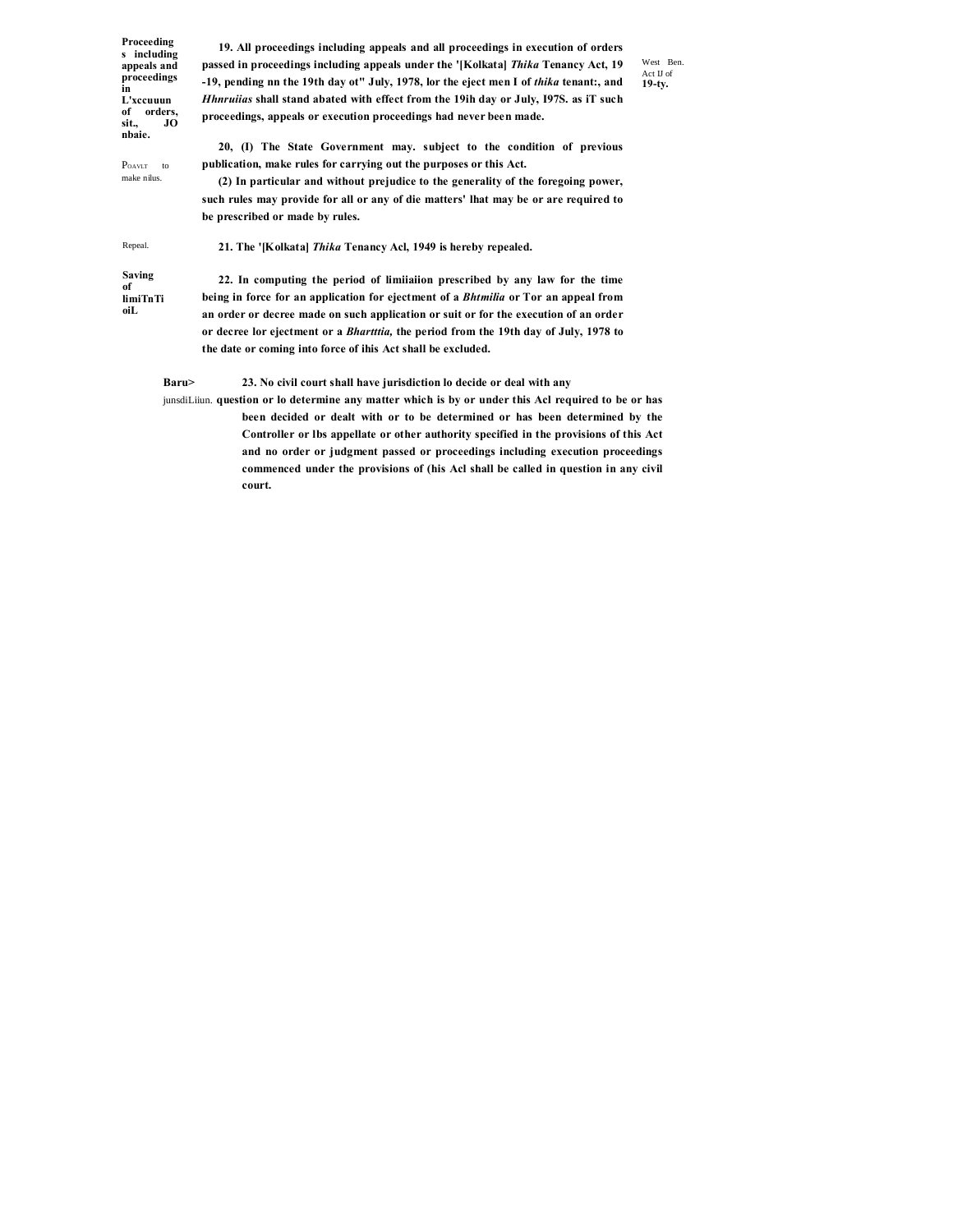*The 'IKolkaia}* **Thika** *Tenancy (Acquisition and Regulation) Act. 1981.*

XXXVII of 1981.1

*(Chapter IV.—Miscellaneous and supplemental provisions.—Sections 24-26.)*

**24. No suil, prosecution or other legal proceedings whatsoever shall lie against any person for anything in good faith done or intended to be done under this Act.**

**: 25. (I) Except as hereinafter provided..Chapter Vli and Chapter VIIA of the West Bengal Land Reforms Acl, 1955, and the rules made thereunder shall apply** *mutatis mutandis* **to the maintenance, preparation and revision of rccord-of-righls for the purposes of this Act.**

Wcsl Hen. Aa X ill I y56 **(2) Without prejudice to the generality of the provisions of Chapter VII and Chapter VllA of the Wcsl Bengal Land Reforms Acl, 1955. lhe names of** *Bharatias* **and** *lltika* **tenants, duration and incident of tenancies, rent payable by each** *thika* **tenanl and each**  *Hharatia* **and area occupied by each** *Bharalia* **shall he incorporated in such record-of-rights.**

**(3) The State Government may, if it thinks lit. direct that such record- of-rights shall be revised or prepared oniy in rcspccl of lands to which section 5 of this Acl applies.**

**(4) Notwithstanding anything contained in sub-section (5) of seclion 51 of the West Bengal Land Reforms Act, 1955, ihere shall be a separate** *khatian* **for each** *thika* **tenant or tenant of other lands holding directly under the State, hut lhe lands owned by such** *thika* **tenant or tenanl of other lands as a raiyai shall not be incorporated in such** *khatian.*

**'** *26***. ( I ) I n r e s p e c t o f a n y h o l d i n g , a** *thika* **tenant or tenant of olher lands holding directly under the Stale shall pay monthly revenue to lhe Slate Government at the rate of five rupees per 0.00674 hectare or at the r;i(c ,**K *which he paid to his landlord immediately* **before** *vesting* **under this Act. whichever is higher.**

Wcsl Ben.

**1979. Acl, 1979, shall nol apply lo a** *thika* **lenant. The following shall be deemed lo be the Schedule to lhe said Act being applicable to a** *thika* **tenanl:— (3) The Schedule lo lhc West Bengal Land Holding Revenue**

Indemnity.

Maintenance, preparation and revision of record of riphls..

Payment of monthly re venue

*<sup>\*</sup>Scc* foot-nine 2 on page 295. *ante.*

<sup>-</sup>Seclion 25 was subsiiiuicd for original seclion by s. 14 of llie Cnlcuiia *Thika* Tenancy (Acquisition and Heyulalion) (Amendment) Acl. 1993 (Wcsl Ben. Aet XXI of l'J93). 'Seetiim 26 was substiluled for original section by s. 15. *ibid.*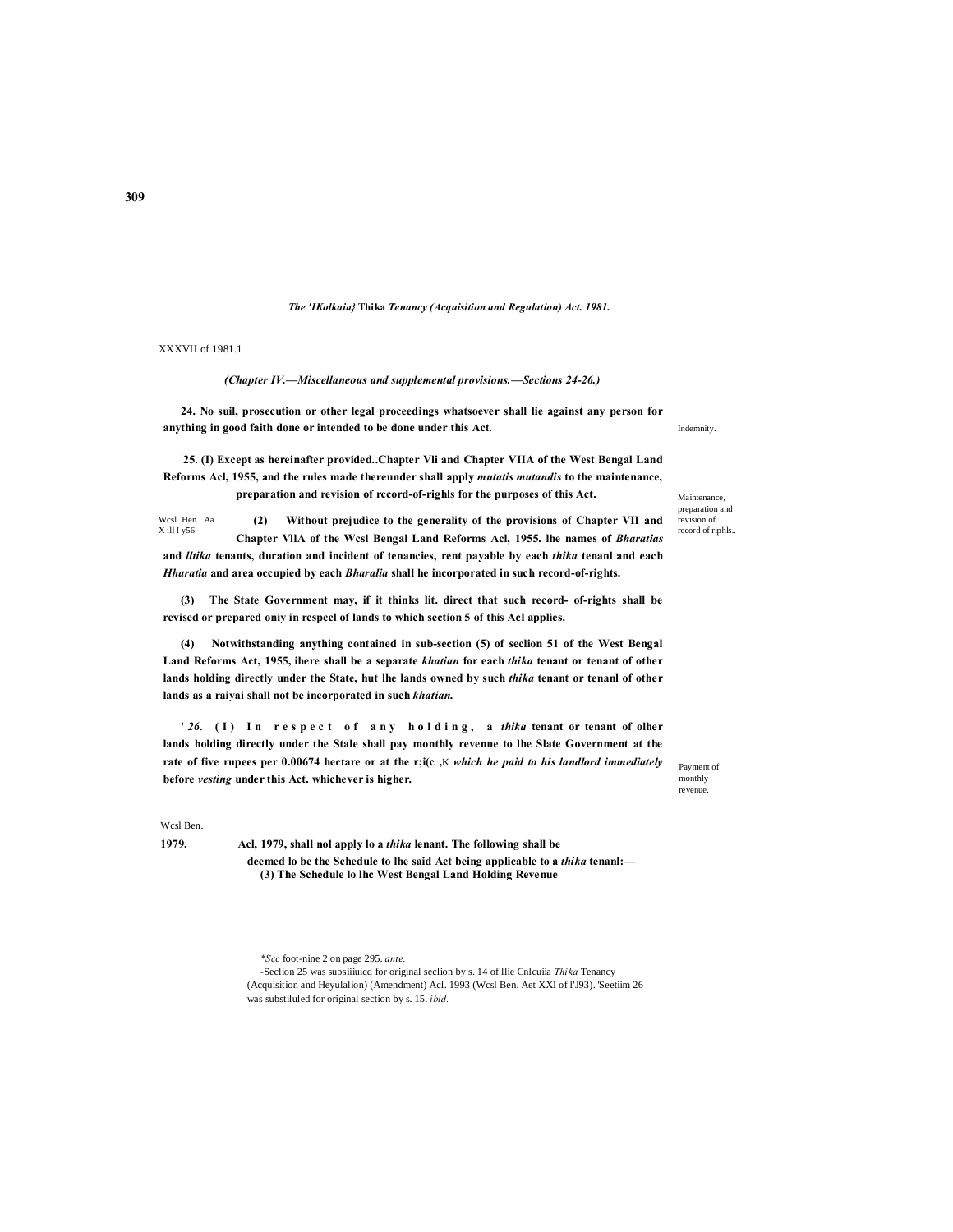#### The '[Kolkata] Thika Tenancy (Acquisition and Regulation) Aci. 1981.

[West Ben. Act XXXVII of 1981.]

(Chapter IV.-Miscellaneous and supplemental provisions.-Section 27.)

In the case of any holding of a thika lenanl Ihc rate of revenue on land

holding;-

- (a) on ilie first rupees 10.000 of Ihc total rateable value -5 paise in lhe rupee,
- (b) on lhe nexL rupees  $10,000$  of ilie total rateable value  $-8$  paise in the rupee,

(c) on the balance of the rateable value  $-10$  paise in the rupee.

Disposal of land or iiruclures vo.slud in or resumed by [lie SiliIU.

27. Notwithstanding anything contained elsewhere in this Act or in any other law for the time being in force and subject to the provisions of the Urban Land (Ceiling and Regulation) Act, 1976, il shall be competent 33 of 1976, for the State Government to make use of, or settle with any person or authority, any land or structure vested in or resumed by the State under litis Act to subserve the common

good on such terms and conditions and in such manner as may be prescribed.

'ii'c fouL-nale 2 oil page 29?, nine<br>For Slalcmenl of Objects and Reasons, ?ee the Cukultii Gazette. Extraordinary, Part

IV of the 28th August, 1980, page 2603: for Kepon offlic Select Committee..lhe Repon of iliai Conn nil tee published in (he Cakmiu Gazette, Extraurdinary. Pan IV or (ho 28lh March, 1981. pages 790(62)-190(63): Tor proceedings or (he West Bengal Legislative Assembty, OT lhe proceedings of mcclinyor Ihal Av^mbly hct(J on lhc 31st March, 19K1.

The wo;d with in [he square brackets was substituted Tor (he word "Calcutta" by s. 5 of lhc West Bengal Capital City (Change of Name) Acl, 2001 (Wcsl Ben. Acl XVIII of 2001), w.c.f, ihc 1st January, 2001.

Thu 'long title" was substituted Tor original 'long title' by s, 2 of lhe Calcutta Thikti Tenancy (Acquisition an J

30ii